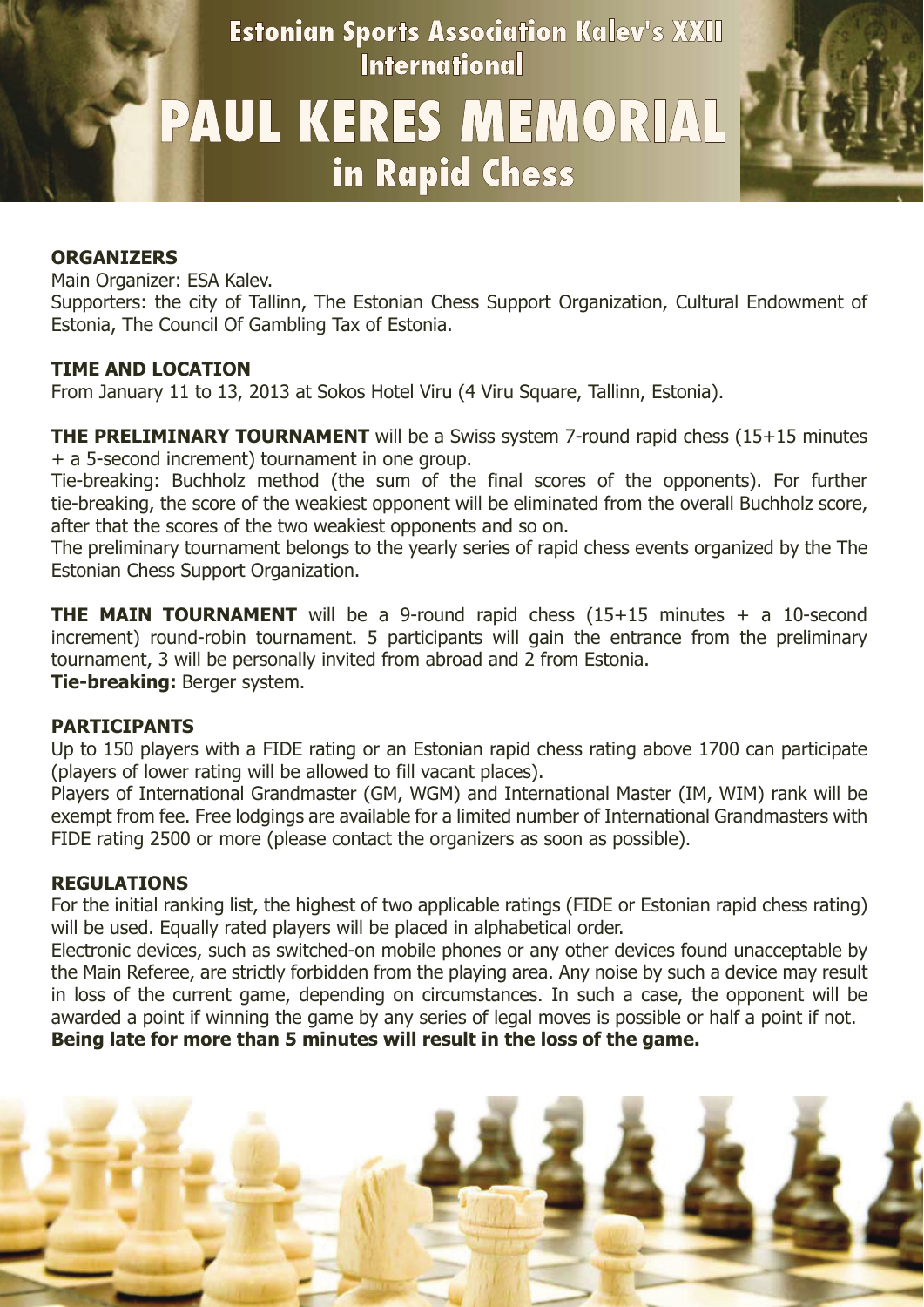

The final tournament will be played according to the FIDE Competition Rules for conventional (NOT rapid chess) time control.

# **AWARDS**

# **Preliminary Tournament**

1st place: 250 €; 2nd place: 200 €; 3rd place: 150 €; 4th place: 100 €, 5th place: 100 €. Best Lady:  $100 \notin$ .

Best Senior (born in 1953 or earlier): 100 €.

Best Young Player (born in 1995 or later): 100  $\epsilon$ .

#### **Main Tournament**

1st place: 800 €; 2nd place: 550 €; 3rd place: 400 €; 4th place: 300 €, 5th place: 200 €. **No awards will be shared. Nobody will receive more than one award.**

## **REGISTRATION**

By e-mail info@eestikalev.ee (please include participant's name, year of birth and rating). Entry fee is 15  $\epsilon$  until January 7th 2013, 20  $\epsilon$  later. Entry fee for players born in 1995 or later and 1953 or earlier is 10€.

**The entry fee can be paid to SEB bank, account number 10022002657005,**

## **IBAN code EE641010022002657005 or to Swedbank, account number 221001173980, IBAN code EE252200221001173980, SWIFT code HABAEE2X or to LHV Bank, account number 771000738096.**

**The owner of all these accounts is Estonian Sports Association Kalev.**

International Grandmasters (GM, WGM), International Masters (IM, WIM) are exempt from the entry fee.

**All registered players will have to pay the entry fee before the end of the registration. The registration will end on January 11, 2013, at 16.00.** All players registering on January 11 2013 must submit a copy of the bank receipt before 15.00. It will be possible to pay in cash from 15.00 to 16.00 in the playing hall.

**A check-in is required from ALL PLAYERS in the playing hall before 16.00 on January 11, 2013. Players who fail to do this will not be allowed to participate.**

Additional information: Eesti Spordiseltsi Kalev, Pärnu mnt 41, 10119 Tallinn, tel/fax +372 6154280 or +372 5038806, e-mail: info@eestikalev.ee, http://www.eestikalev.ee/

# **ACCOMMODATION**

All participants are welcome to the Sokos Hotel Viru rooms for reduced prices (a single room 50  $\epsilon$ , a double room 60 $\epsilon$ ). Please contact the organizers to reserve a room.

Free lodgings are available for a limited number of International Grandmasters with FIDE rating 2500 or more (please contact the organizers as soon as possible).